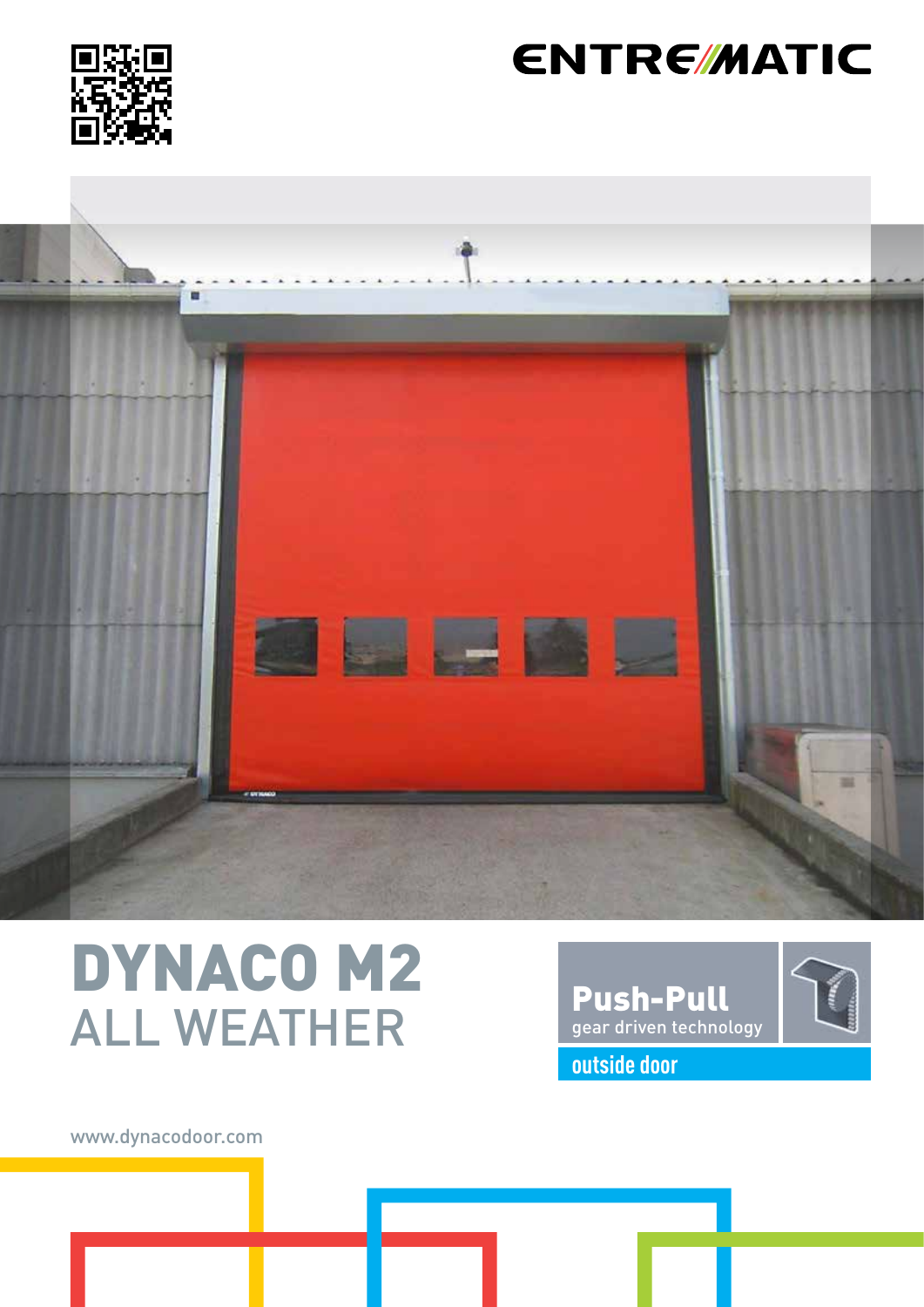# DYNACO M2 ALL WEATHER

The Dynaco M2 All Weather is specifically designed for medium sized outside applications with intensive use and subjected to extreme wind loads. It protects your facilities against wind, rain, snow, dirt and extreme temperatures.

Operating speed and perfect sealing improve your traffic flows and provide employee comfort, environmental control and savings on energy costs. Fully self-reinserting, the Dynaco M2 All Weather will automatically reinsert itself in its side guides when the curtain is accidentally hit.

- **B** HIGH SPEED OPERATION: Up to 2,4 m/s depending on the size Closing speed 1,2 m/s
- PATENTED "PUSH PULL" TECHNOLOGY: Unique door drive system.
- SUPERIOR SEAL, WIND RESISTANT: Patented side frame assembly. No blade nor brush systems. Up to wind load class 5.
- CRASH FORGIVING AND SELF-REINSERTING WITHOUT INTERVENTION: The curtain automatically reinserts ifself when dislodged. No repair costs, no production down time.

## USER SAFETY:

Flexible curtain without rigid elements.

- COMFORT OF USE: DYNACO wireless detector at the bottom.
- **ADVANCED DRIVE:** Frequency driven motor and encoder for smooth operation. Wearable elements are reduced to a minimum.
- **DYNALOGIC CONTROL BOX:** User-friendly control box with self-diagnosis.
- CONFORM TO EN13241-1



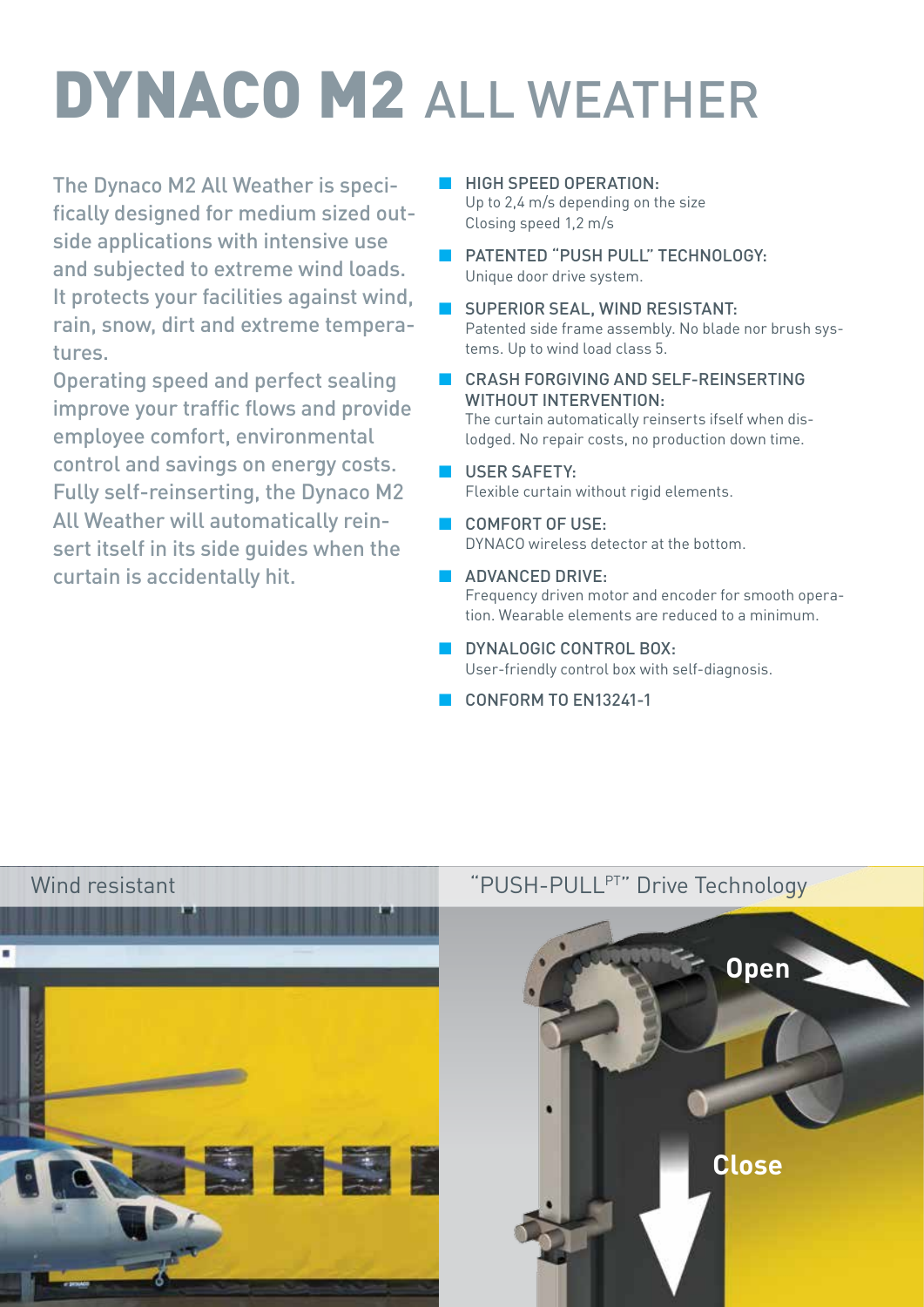### Push-Pull gear driven technology



| outside door |  |  |
|--------------|--|--|
|              |  |  |
|              |  |  |

| <b>EN13241-1 STANDARDS</b>      |          |           |                         |  |  |
|---------------------------------|----------|-----------|-------------------------|--|--|
| <b>Standard</b>                 | Ref.     | Test acc. | <b>Results</b>          |  |  |
| Water<br>permeability           | EN 12425 | EN 12489  | Class 3                 |  |  |
| <b>Wind load</b>                | EN 12424 | EN 12444  | $Class 4*$              |  |  |
| Wind<br>permeability            | EN 12426 | EN 12427  | Class 1**               |  |  |
| Safe openings                   | EN 12453 | EN 12445  | Pass                    |  |  |
| <b>Mechanical</b><br>resistance | EN 12604 | EN 12605  | Pass                    |  |  |
| <b>Unintended</b><br>movements  | EN 12604 | EN 12605  | Pass                    |  |  |
| <b>Thermal</b><br>transmittance | FN 12428 | FN 12428  | 6,02 W/m <sup>2</sup> K |  |  |
| <b>Performance</b><br>(cycles)  | EN 12604 | EN 12605  | 1.000.000               |  |  |

\* The indicated class for wind resistance applies for maximum dimensions. For doors up to W 5.000mm x H 5.500mm: Class 5

\*\* Valid for a door of 3500 x 3500mm

| <b>CHARACTERISTICS</b>                                                       |                                                                                                                                                                                     |  |  |  |
|------------------------------------------------------------------------------|-------------------------------------------------------------------------------------------------------------------------------------------------------------------------------------|--|--|--|
| Max. dimensions                                                              | W 5.500 mm x H 5.500 mm                                                                                                                                                             |  |  |  |
| <b>Opening speed</b><br><b>Closing speed</b>                                 | Up to $2,4$ m/s<br>$1,2 \, \text{m/s}$                                                                                                                                              |  |  |  |
| <b>Structure</b>                                                             | Galvanised steel $\cdot$ 80 x 40 x 3 mm<br>Option: stainless steel.                                                                                                                 |  |  |  |
| Drum                                                                         | Steel - Ø 102 x 2 mm.                                                                                                                                                               |  |  |  |
| <b>Side guides</b>                                                           | Reinforced polyethylene (PE-UHMW1000),<br>with springs. Side guides reinforced over the total<br>height.                                                                            |  |  |  |
| Motor                                                                        | 4 poles, without brake. Power: 1,5 kW.<br>IP rating: IP65.                                                                                                                          |  |  |  |
| <b>Control box</b>                                                           | DYNALOGIC provided with: Circuit breaker,<br>general divider, adjustable timer, push button for<br>opening and reset and emergency stop.<br>IP rating: IP54.<br>Frequency inverter. |  |  |  |
| <b>Standard detectors</b>                                                    | Infrared barrier: 300 mm from the floor.<br>Wireless DYNACO detector (WDD).                                                                                                         |  |  |  |
| <b>Power supply</b><br><b>Frequency</b>                                      | Single phase 230V - 18 A<br>Frequency: 50-60 Hz                                                                                                                                     |  |  |  |
| <b>Available colours</b><br>comparable with:                                 | Yellow RAL1003<br>Green RAL6005                                                                                                                                                     |  |  |  |
| (Actual colours<br>may deviate. Colour<br>samples available<br>upon request) | Orange RAL2004<br>Grey RAL7035<br><b>RAL3000</b><br>White RAL9010<br>Red<br>Blue RAL5002<br>Black RAL9005                                                                           |  |  |  |



## Side reinforcement Side guide and lateral driving strap view